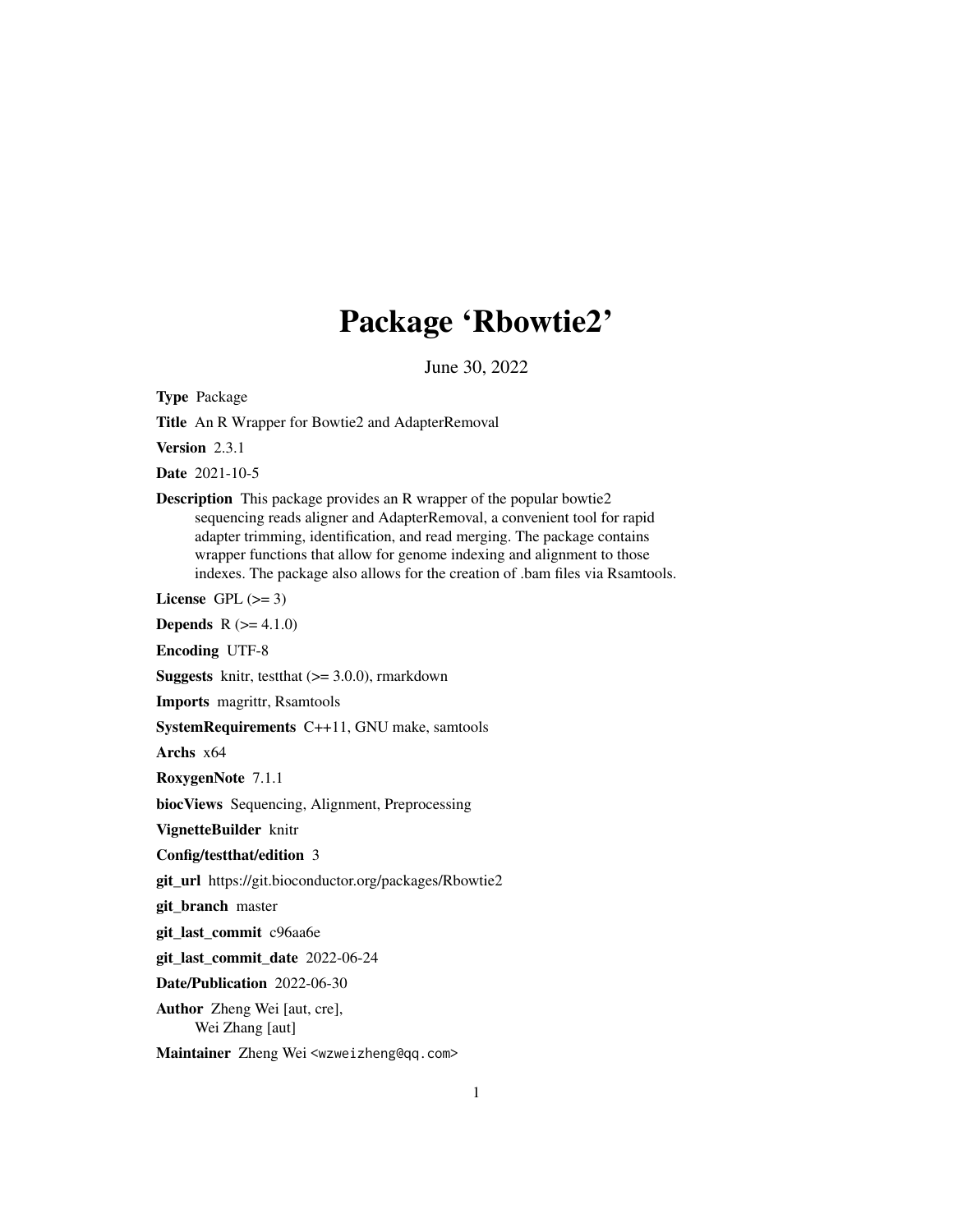## <span id="page-1-0"></span>R topics documented:

| Index | 18 |
|-------|----|

.callbinary *Make system call for binaries*

#### Description

Function that makes a system call for the bowtie binaries. Note it is not intended to be used outside of the package.

#### Usage

```
.callbinary(
 bin1,
 args1,
 op = NULL,bin2 = NULL,args2 = NULL,path = NULL,
 lang = NULL
\mathcal{L}
```
### Arguments

| bin1  | Character. The binary used for the system call.                          |
|-------|--------------------------------------------------------------------------|
| args1 | Character. The arguments to pass to the binary.                          |
| op    | Character. Optional: Generally used if needed to pipe to another binary. |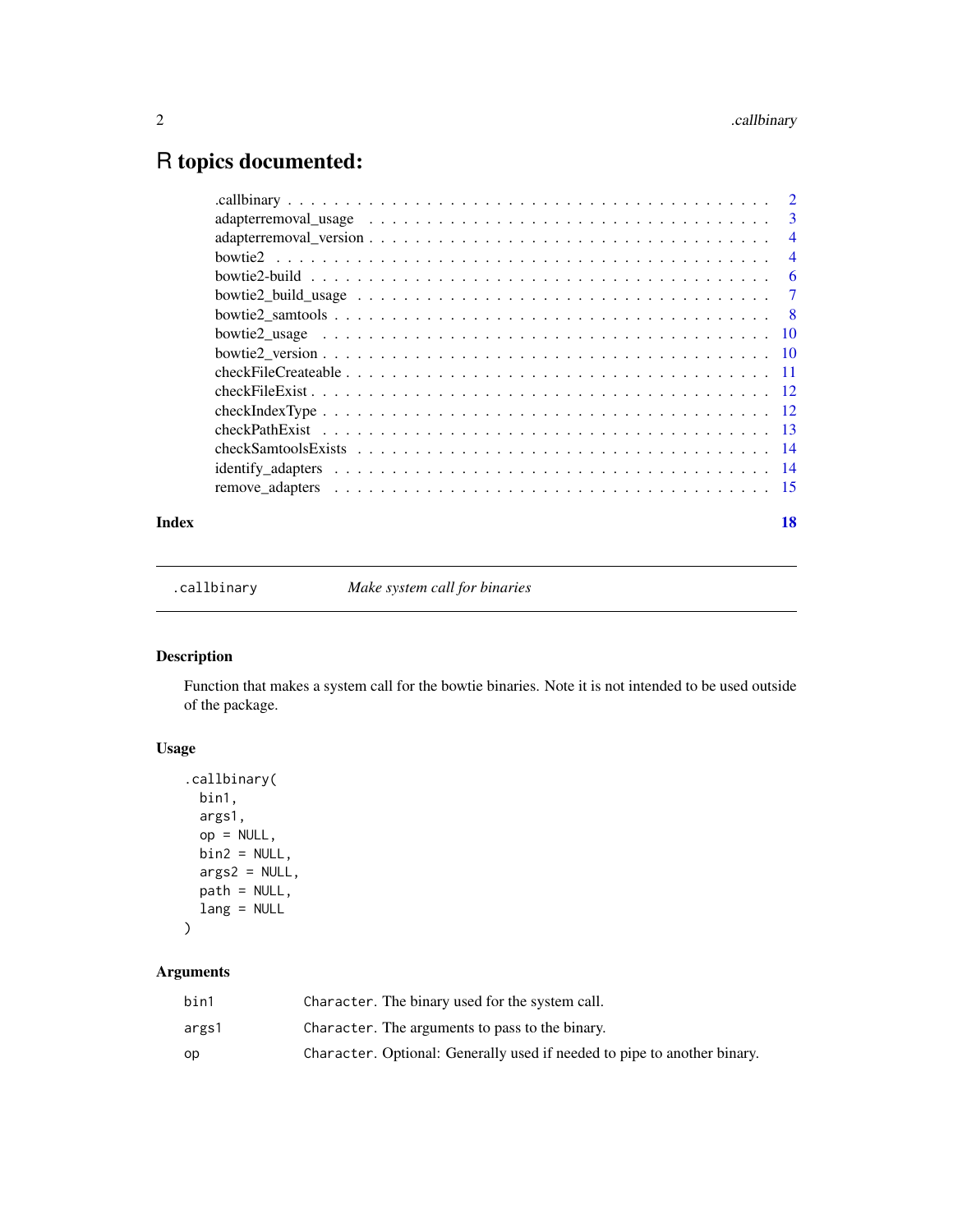#### <span id="page-2-0"></span>adapterremoval\_usage 3

| bin2  | Character. Optional: Another binary that can be used in the system call. Gen-<br>erally the output of the first binary is piped to the this binary. |
|-------|-----------------------------------------------------------------------------------------------------------------------------------------------------|
| args2 | Character Optional: The arguments to pass to the second binary.                                                                                     |
| path  | Character Optional: If passed to function, returns the path. Needed for Rsam-<br>tools to convert from sam to bam.                                  |
| lang  | Character. The interpreter used to execute the binary                                                                                               |

#### Value

The output of the system call or the path provided.

#### Author(s)

Zheng Wei

adapterremoval\_usage *Print available arguments for adapterremoval*

#### Description

Print available arguments for adapterremoval. Note that some arguments to the adapterremoval are invalid if they are already handled as explicit function arguments.

#### Usage

```
adapterremoval_usage()
```
#### Value

AdapterRemoval available arguments and their usage.

#### Author(s)

Zheng Wei

#### References

Schubert, Lindgreen, and Orlando (2016). AdapterRemoval v2: rapid adapter trimming, identification, and read merging. BMC Research Notes, 12;9(1):88.

#### Examples

adapterremoval\_usage()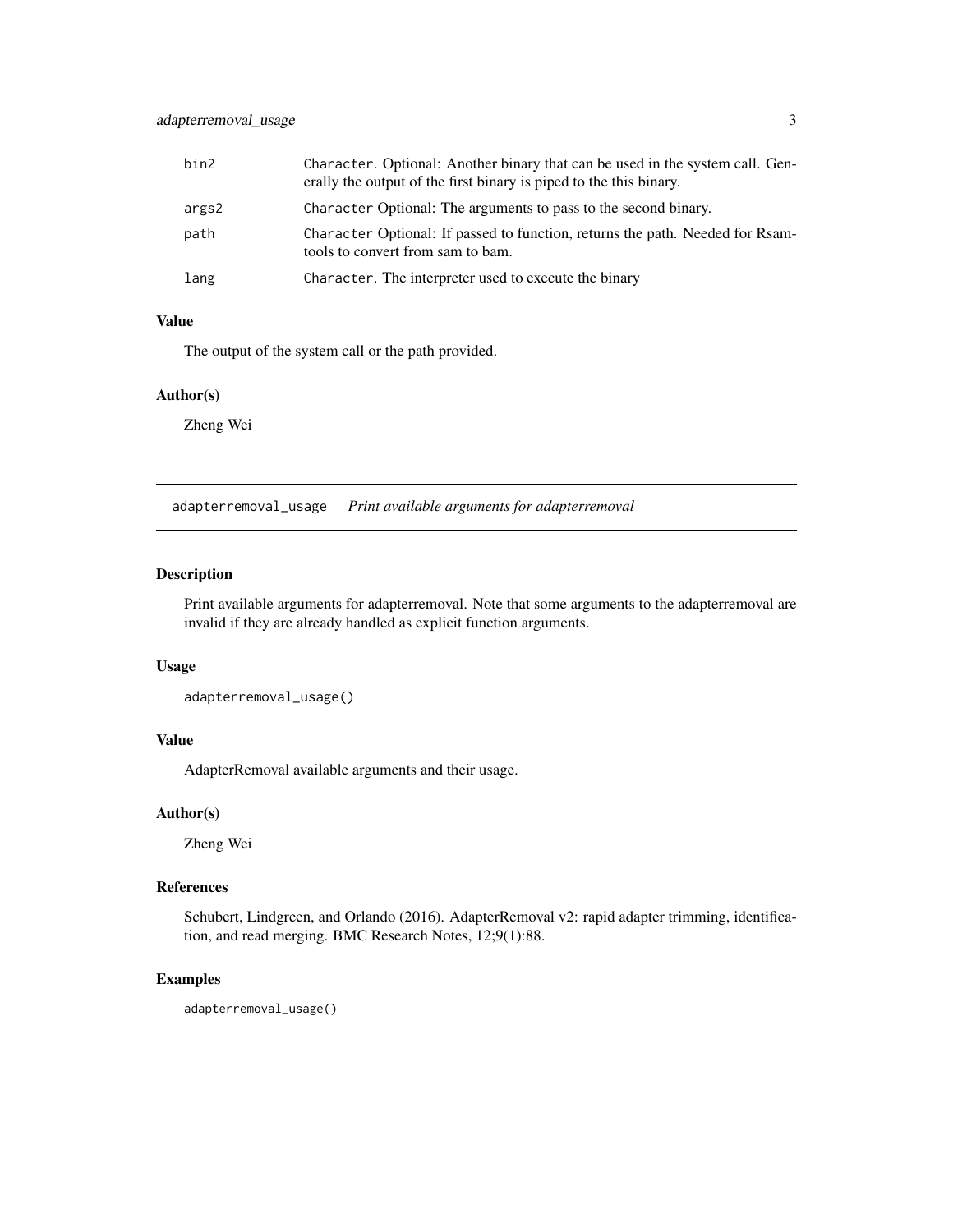<span id="page-3-0"></span>adapterremoval\_version

*Print version information of adapterremoval*

#### Description

Print version information of adapterremoval

#### Usage

```
adapterremoval_version()
```
#### Value

An invisible Integer of call status. The value is 0 when there is not any mistakes

#### Author(s)

Zheng Wei

#### References

Schubert, Lindgreen, and Orlando (2016). AdapterRemoval v2: rapid adapter trimming, identification, and read merging. BMC Research Notes, 12;9(1):88.

#### Examples

adapterremoval\_version()

bowtie2 *Interface to bowtie2 of bowtie2-2.2.3*

#### Description

This function can be use to call wrapped bowtie2 binary.

#### Usage

```
bowtie2(
 bt2Index,
  samOutput,
  seq1,
  ...,
  seq2 = NULL,interleaved = FALSE,
  overwrite = FALSE
)
```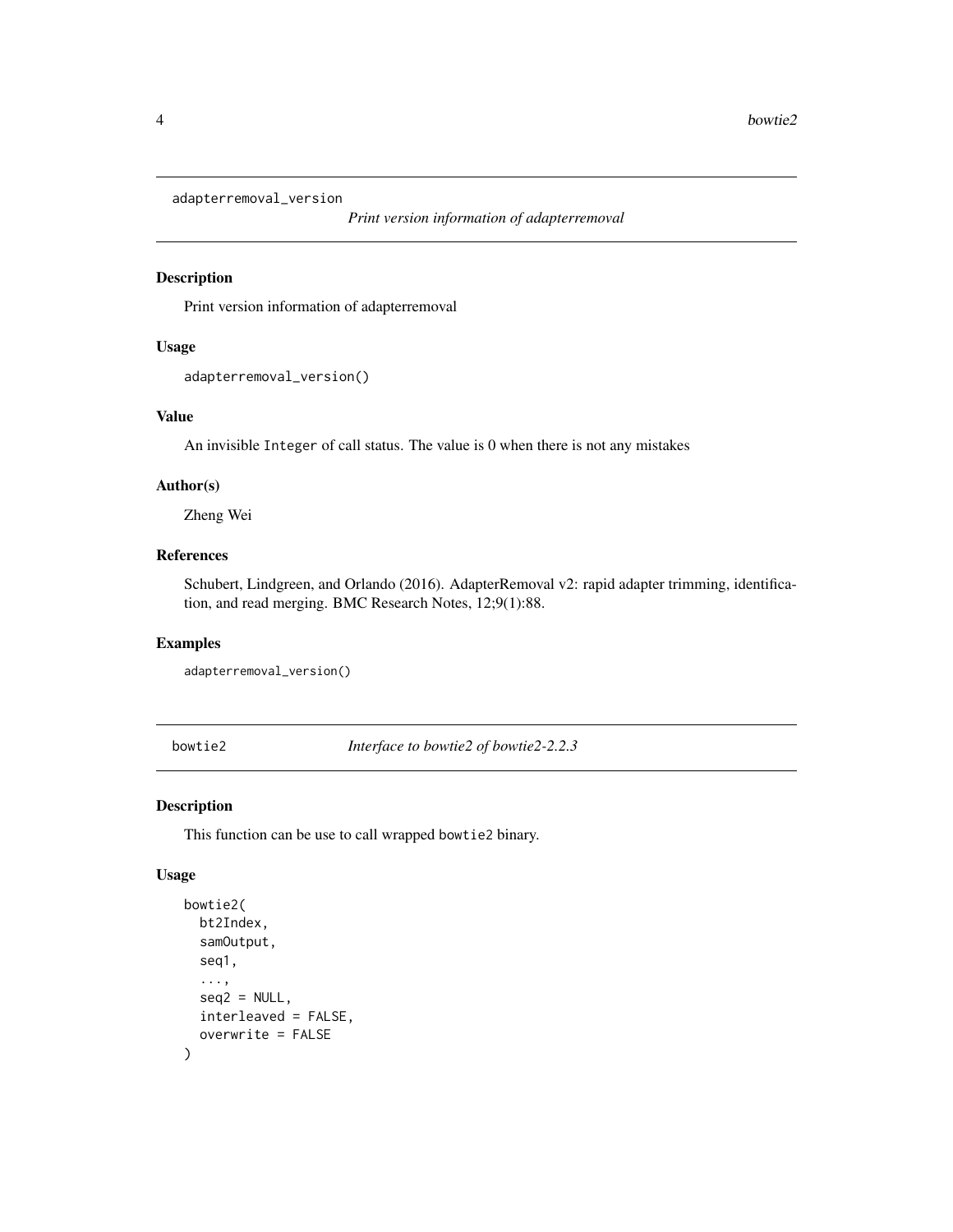#### bowtie2 5

#### Arguments

| bt2Index    | Character scalar. bowtie2 index files prefix: 'dir/basename' (minus trailing<br>$\cdot$ .*.bt2' of 'dir/basename.*.bt2').                                                                                                                                       |
|-------------|-----------------------------------------------------------------------------------------------------------------------------------------------------------------------------------------------------------------------------------------------------------------|
| samOutput   | Character scalar. A path to a SAM file used for the alignment output.                                                                                                                                                                                           |
| seg1        | Character vector. For single-end sequencing, it contains sequence file paths.<br>For paired-end sequencing, it can be file paths with #1 mates paired with file<br>paths in seq2. And it can also be interleaved file paths when argument inter-<br>leaved=TRUE |
| .           | Additional arguments to be passed on to the binaries. See below for details.                                                                                                                                                                                    |
| seg2        | Character vector. It contains file paths with $#2$ mates paired with file paths<br>in seq1. For single-end sequencing files and interleaved paired-end sequencing<br>files(argument interleaved=TRUE), it must be NULL.                                         |
| interleaved | Logical. Set TRUE when files are interleaved paired-end sequencing data.                                                                                                                                                                                        |
| overwrite   | Logical. Force overwriting of existing files if setting TRUE.                                                                                                                                                                                                   |

#### Details

All additional arguments in ... are interpreted as additional parameters to be passed on to bowtie2. All of them should be Character or Numeric scalar. You can put all aditional arguments in one Character(e.g. "-threads  $8$  -no-mixed") with white space splited just like command line, or put them in different Character (e.g. "–threads","8","–no-mixed"). Note that some arguments("-x","– interleaved","-U","-1","-2","-S") to the bowtie2 are invalid if they are already handled as explicit function arguments. See the output of bowtie2\_usage() for details about available parameters.

#### Value

An invisible Integer of call status. The value is 0 when there is not any mistakes Otherwise the value is non-zero.

#### Author(s)

Zheng Wei

#### References

Langmead, B., & Salzberg, S. L. (2012). Fast gapped-read alignment with Bowtie 2. Nature methods, 9(4), 357-359.

#### Examples

```
td \leftarrow tempdir()## Building a bowtie2 index
refs <- dir(system.file(package="Rbowtie2", "extdata", "bt2","refs"),
full=TRUE)
bowtie2_build(references=refs, bt2Index=file.path(td, "lambda_virus"),
"--threads 4 --quiet",overwrite=TRUE)
## Alignments
reads_1 <- system.file(package="Rbowtie2", "extdata", "bt2", "reads",
```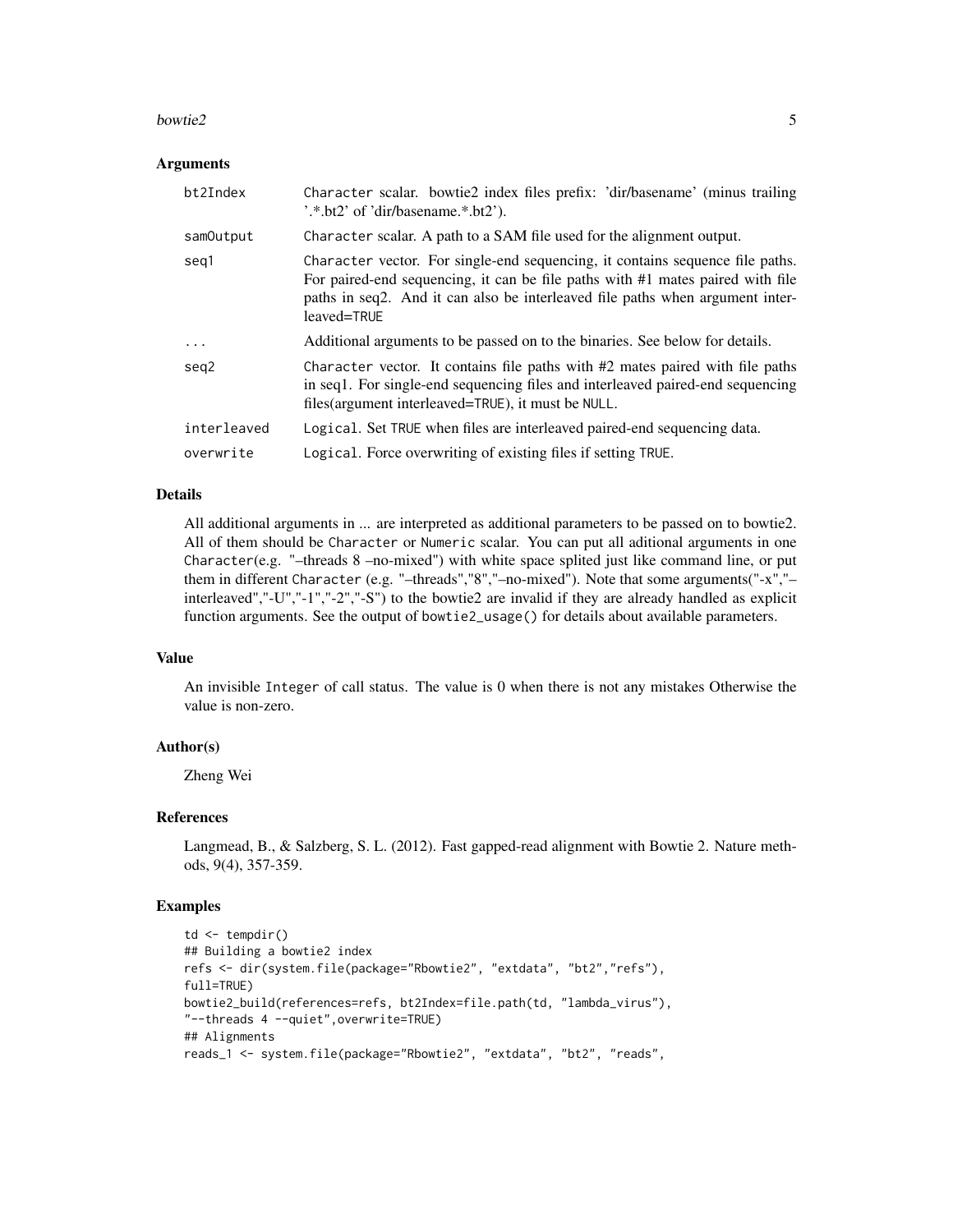```
"reads_1.fastq")
reads_2 <- system.file(package="Rbowtie2", "extdata", "bt2", "reads",
"reads_2.fastq")
if(file.exists(file.path(td, "lambda_virus.1.bt2"))){
   cmdout<-bowtie2(bt2Index = file.path(td, "lambda_virus"),
      samOutput = file.path(td, "result.sam"),
      seq1=reads_1,seq2=reads_2,overwrite=TRUE,"--threads 3");cmdout
   head(readLines(file.path(td, "result.sam")))
}
```
bowtie2-build *Interface to bowtie2-2.4.4 build function*

#### Description

This function can be use to call the bowtie2-build wrapper which wraps the bowtie2-build-s and the bowtie2-build-l binaries.

#### Usage

bowtie2\_build(references, bt2Index, ..., overwrite = FALSE)

#### Arguments

| references | Character vector. The path to the files containing the references for which to<br>build a bowtie index.                                                                                             |
|------------|-----------------------------------------------------------------------------------------------------------------------------------------------------------------------------------------------------|
| bt2Index   | Character scalar. The path where the bowtie <sub>2</sub> index files should be created. In-<br>clude the basename of the index file at the end of the path (i.e. path to index dir/index basename). |
| $\cdots$   | Additional arguments to be passed on to the binaries. See below for details.                                                                                                                        |
| overwrite  | Logical. Force overwriting of existing files if setting TRUE.                                                                                                                                       |

#### Details

All additional arguments in ... are interpreted as additional parameters to be passed on to bowtie2\_build wrapper. All of them should be Character or Numeric scalar. You can put all additional arguments in one Character (e.g. "–threads 8 –quiet") with white space separation, or put them in different Character (e.g. "–threads","8","–quiet"). See the output of bowtie2\_build\_usage() for details about available parameters.

#### Value

An invisible Integer of call status. The value is 0 when there is not any mistakes Otherwise the value is non-zero.

#### Author(s)

Zheng Wei

<span id="page-5-0"></span>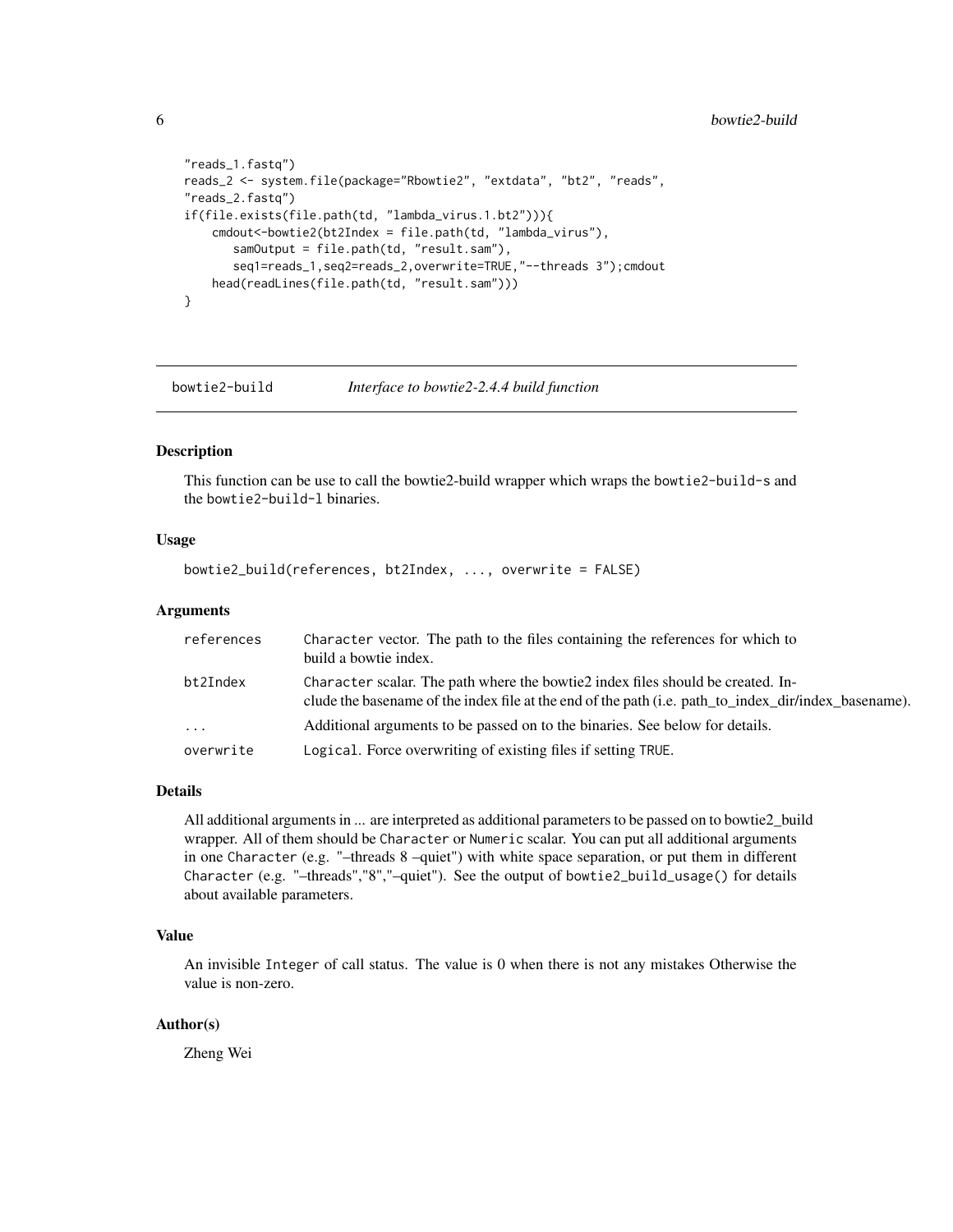#### <span id="page-6-0"></span>References

Langmead, B., & Salzberg, S. L. (2012). Fast gapped-read alignment with Bowtie 2. Nature methods, 9(4), 357-359.

#### Examples

```
td <- tempdir()
## Building a bowtie2 index
refs <- dir(system.file(package="Rbowtie2", "extdata", "bt2","refs"),
full=TRUE)
bowtie2_build(references=refs, bt2Index=file.path(td, "lambda_virus"),
"--threads 4 --quiet",overwrite=TRUE)
## Use additional arguments in another way
bowtie2_build(references=refs, bt2Index=file.path(td, "lambda_virus"),
"--threads",4,"--quiet",overwrite=TRUE)
## The function will print the output during the process without "--quiet" argument.
bowtie2_build(references=refs, bt2Index=file.path(td, "lambda_virus"),
overwrite=TRUE)
```
bowtie2\_build\_usage *Print available arguments that can be passed to bowtie2\_build()*

#### Description

Calling bowtie2\_build\_usage() prints the available arguments that can be passed to the ... argument of the bowtie2\_build() function of the package. Note that some arguments are invalid if they are already handled as explicit function arguments.

#### Usage

```
bowtie2_build_usage()
```
#### Value

Information about available arguments that can be passed to bowtie2\_build()

#### Author(s)

Zheng Wei

#### References

Langmead B, Salzberg S. Fast gapped-read alignment with Bowtie 2. Nature Methods. 2012, 9:357-359.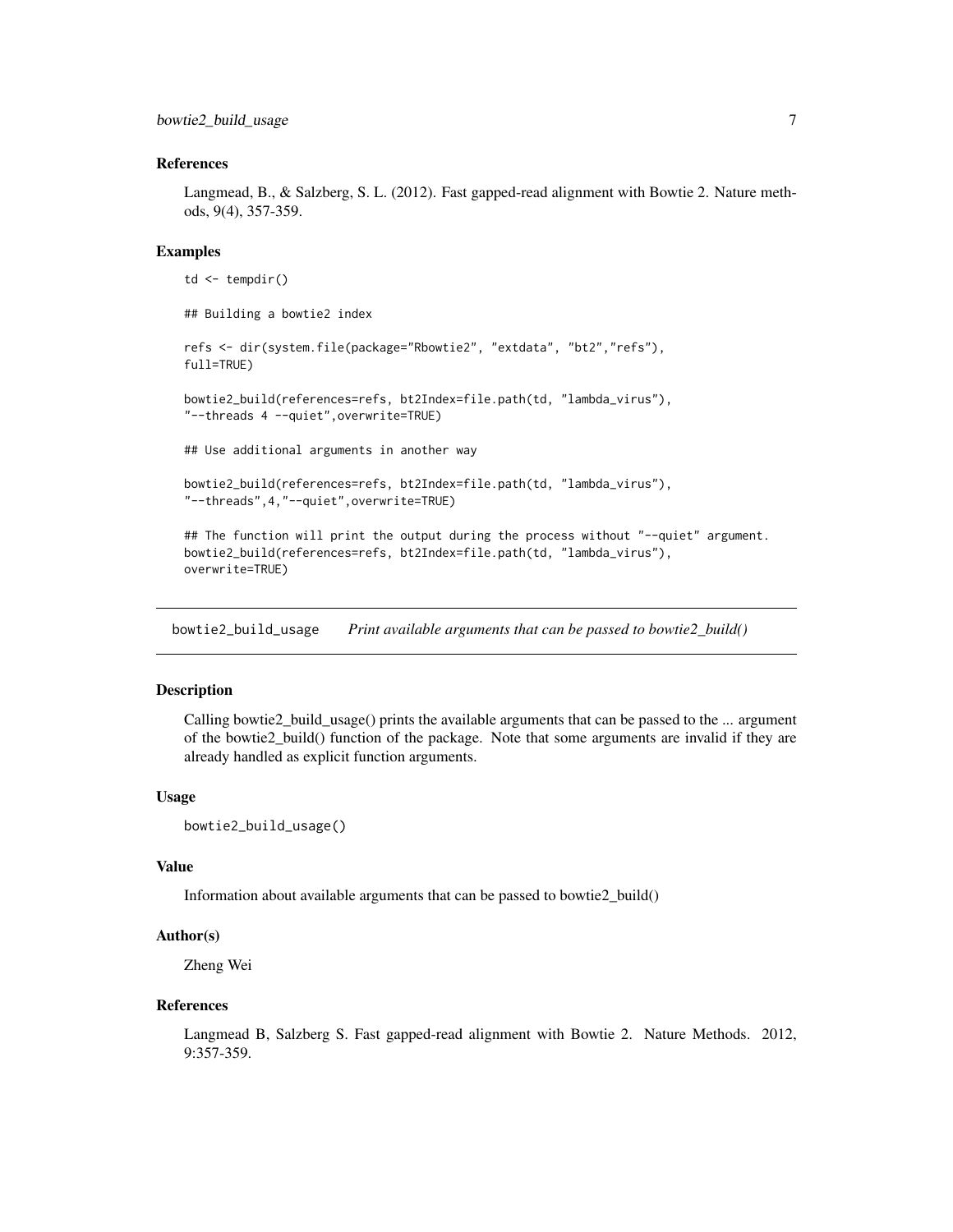#### <span id="page-7-0"></span>Examples

bowtie2\_build\_usage()

bowtie2\_samtools *Interface to bowtie2-2.4.4 align function*

#### Description

This function can be use to call the bowtie2 wrapper which wraps the bowtie2-align-s and the bowtie2-align-l binaries.

#### Usage

```
bowtie2_samtools(
 bt2Index,
 output,
 outputType = "sam",
  seq1 = NULL,seq2 = NULL,bamFile = NULL,
  ...,
  interleaved = FALSE,
 overwrite = FALSE
\mathcal{L}
```
#### Arguments

| bt2Index   | Character scalar. The path where the bowtie <sub>2</sub> index files are located. Include<br>the basename of the index files at the end of the path (i.e. path_to_index_dir/index_basename).<br>Do not include the bowtie2 index file extension (.bt2 or .bt2l)     |
|------------|---------------------------------------------------------------------------------------------------------------------------------------------------------------------------------------------------------------------------------------------------------------------|
| output     | Character scalar. The path where the alignment output file should be cre-<br>ated. Include the basename of the alignment file at the end of the path (i.e.<br>path_to_output_dir/output_basename). Do not include the alignment file exten-<br>sion (.sam or .bam). |
| outputType | Character scalar. Specify the output alignment file type. Default is set to "sam"<br>but can also be changed to "bam".                                                                                                                                              |
| seg1       | Character vector. For single-end sequencing, it contains sequence file paths.<br>For paired-end sequencing, it can be file paths with #1 mates paired with file<br>paths in seq2. And it can also be interleaved file paths when argument inter-<br>leaved=TRUE.    |
| seg2       | Character vector. It contains file paths with $#2$ mates paired with file paths<br>in seq1. For single-end sequencing files and interleaved paired-end sequencing<br>files (argument interleaved=TRUE), it must be NULL.                                            |
| bamFile    | Character vector. A path to a bam file that contains unaligned reads. If a bam<br>file is provided then seq1 and seq2 must be set to NULL                                                                                                                           |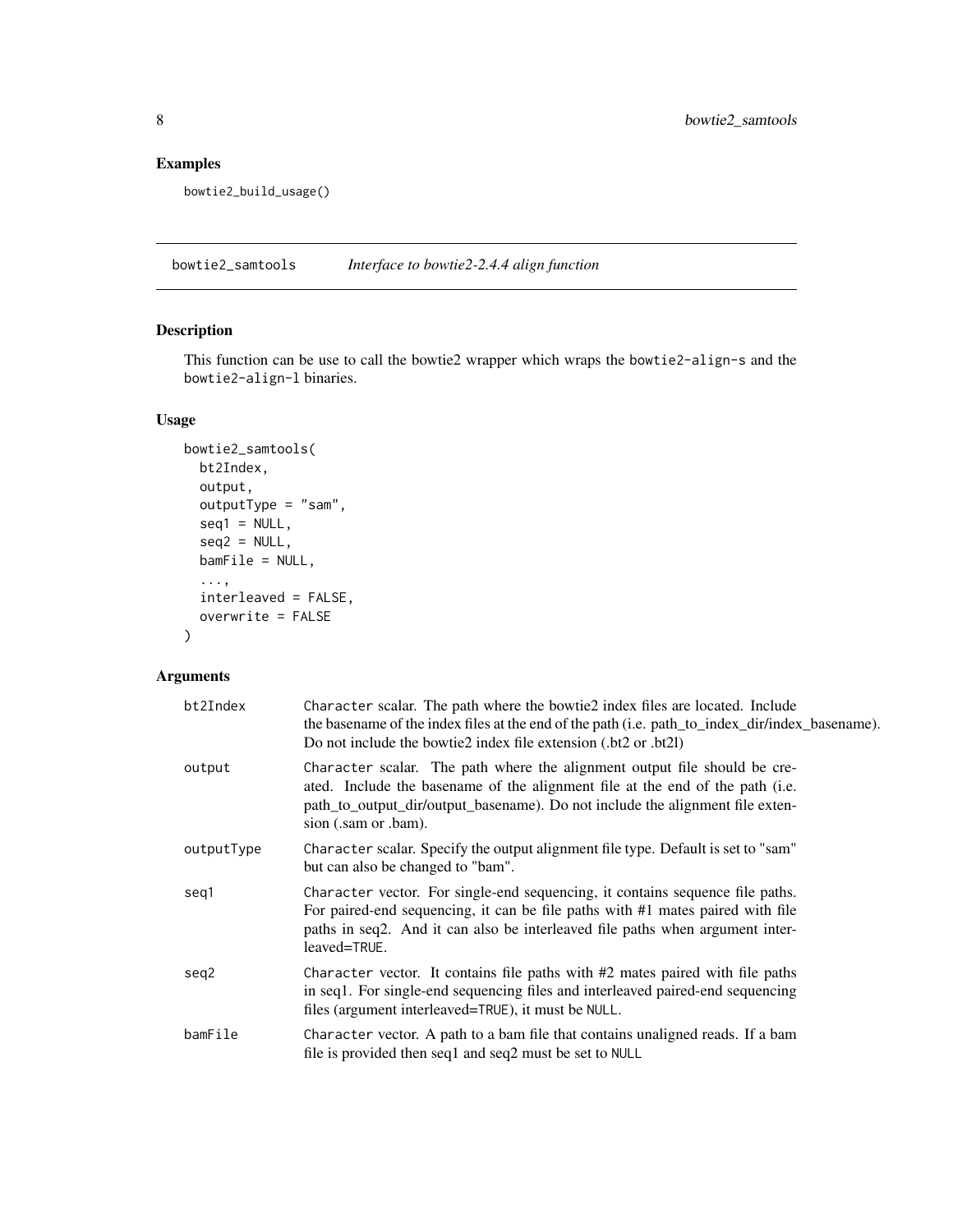| $\cdots$    | Additional arguments to be passed on to the bowtie <sub>2</sub> wrapper. See below for<br>details. |
|-------------|----------------------------------------------------------------------------------------------------|
| interleaved | Logical. Set TRUE when files are interleaved paired-end sequencing data.                           |
| overwrite   | Logical. Force overwriting of existing files if setting TRUE.                                      |

#### Details

All additional arguments in ... are interpreted as additional parameters to be passed to bowtie2 wrapper. All of them should be Character or Numeric scalar. You can put all additional arguments in one Character (e.g. "–threads 8 –no-mixed") with white space separation, or put them in different Character (e.g. "–threads","8","–no-mixed"). Note that some arguments ("-x","–interleaved","- U","-1","-2","-b","-S") are invalid if they are already handled as explicit function arguments. See the output of bowtie2\_usage() for details about available parameters.

#### Value

An invisible Integer of call status. The value is 0 when there is not any mistakes Otherwise the value is non-zero.

#### Author(s)

Zheng Wei

#### References

Langmead, B., & Salzberg, S. L. (2012). Fast gapped-read alignment with Bowtie 2. Nature methods, 9(4), 357-359.

#### Examples

```
td \leftarrow tempdir()## Building a bowtie2 index
refs <- dir(system.file(package="Rbowtie2", "extdata", "bt2","refs"), full=TRUE)
bowtie2_build(references=refs, bt2Index=file.path(td, "lambda_virus"),"--threads 4 --quiet",overwrite=TRUE)
## Alignments
reads_1 <- system.file(package="Rbowtie2", "extdata", "bt2", "reads", "reads_1.fastq")
reads_2 <- system.file(package="Rbowtie2", "extdata", "bt2", "reads", "reads_2.fastq")
```

```
## Sam file created
bowtie2_samtools(bt2Index = file.path(td,"lambda_virus"), output = file.path(td,"example"), seq1 = reads_1,
seq2 = reads_2, overwrite = TRUE)
```

```
## Bam file created
bowtie2_samtools(bt2Index = file.path(td,"lambda_virus"), output = file.path(td,"example"), outputType = "bam",
seq1 = reads_1, seq2 = reads_2, overwrite = TRUE)
```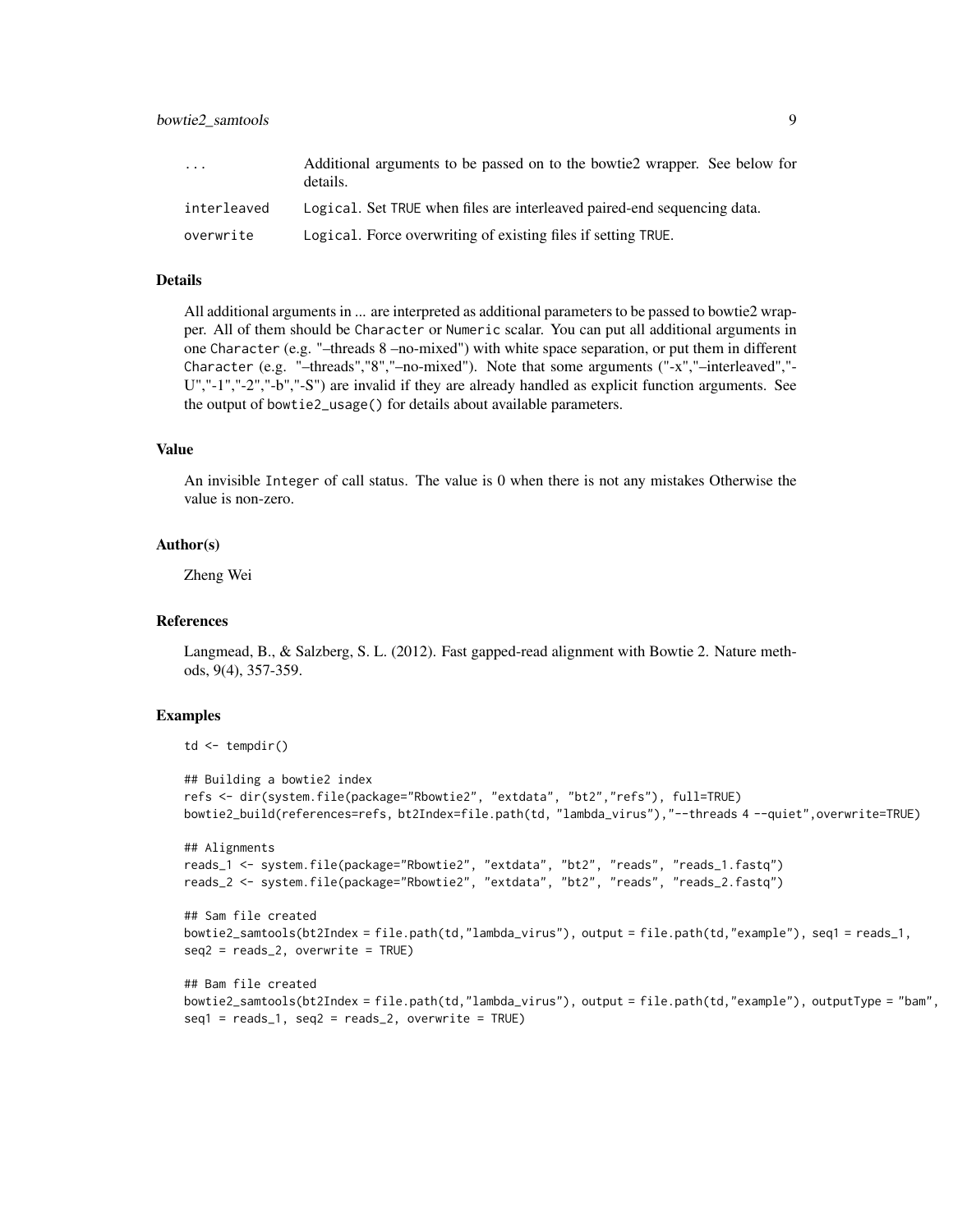<span id="page-9-0"></span>

#### Description

Calling bowtie2\_usage() prints the available arguments that can be passed to the ... argument of the bowtie2() function of the package. Note that some arguments are invalid if they are already handled as explicit function arguments.

#### Usage

bowtie2\_usage()

#### Value

Information about available arguments that can be passed to bowtie2().

#### Author(s)

Zheng Wei

#### References

Langmead, B., & Salzberg, S. L. (2012). Fast gapped-read alignment with Bowtie 2. Nature methods, 9(4), 357-359.

#### Examples

bowtie2\_usage()

bowtie2\_version *Print version information of bowtie2-2.4.4*

#### Description

Calling bowtie2\_version() prints the version information of the bowtie package used.

#### Usage

```
bowtie2_version()
```
#### Value

An invisible Integer of call status. The value is 0 when there is not any mistakes Otherwise the value is non-zero.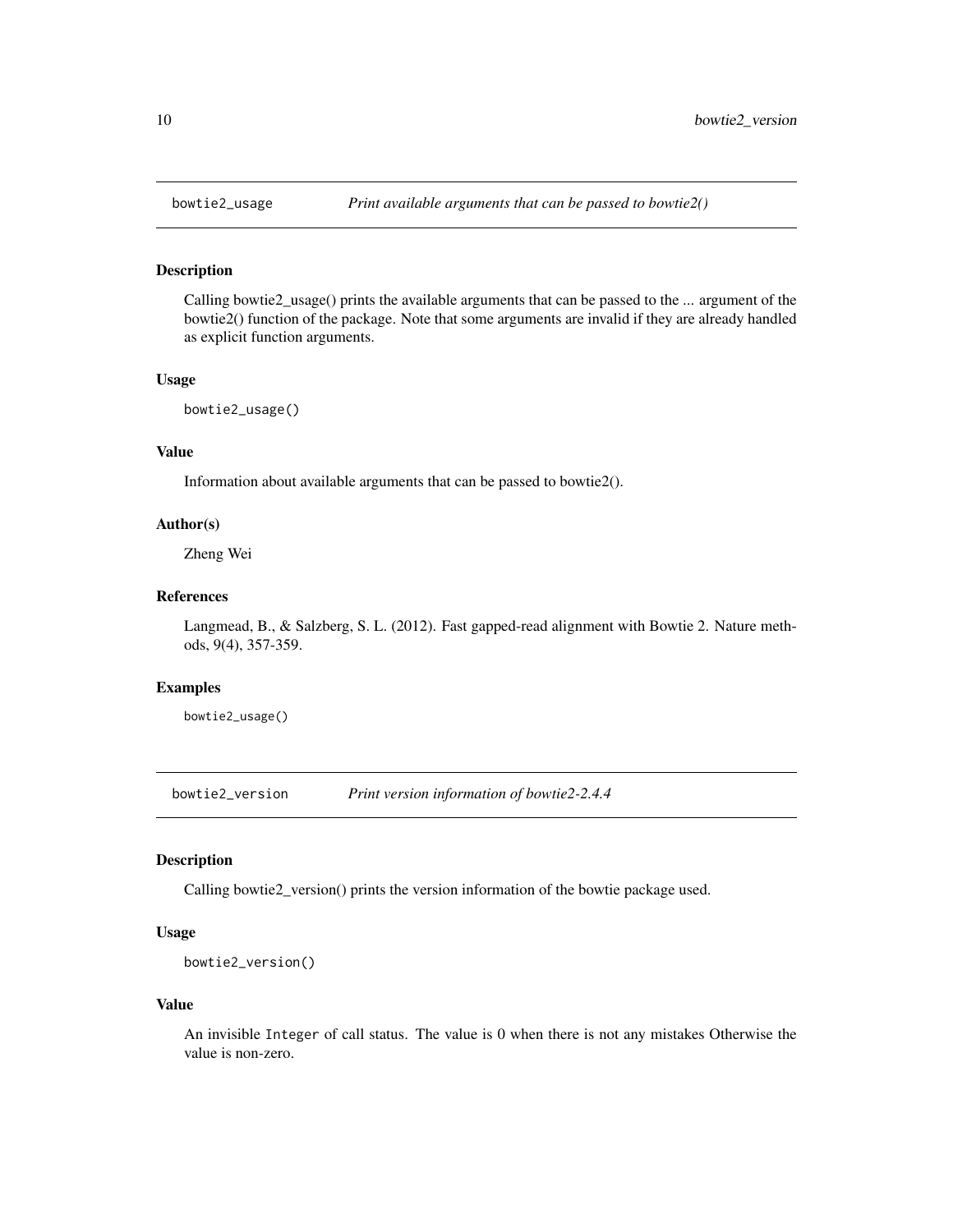#### <span id="page-10-0"></span>checkFileCreateable 11

#### Author(s)

Zheng Wei

#### References

Langmead, B., & Salzberg, S. L. (2012). Fast gapped-read alignment with Bowtie 2. Nature methods, 9(4), 357-359.

#### Examples

bowtie2\_version()

checkFileCreateable *Check if file is creatable*

#### Description

This is an internal function that is not meant to be used outside of the package. It determines whether the file at the end of the path can be created.

#### Usage

checkFileCreatable(filePath, argname, overwrite)

#### Arguments

| filePath  | Character scalar. Path to file to be created.      |
|-----------|----------------------------------------------------|
| argname   | Character scalar. Name of the argument passed.     |
| overwrite | Logical Will warn user of overwriting if set TRUE. |

#### Value

Indicates whether the file can be created at the path given.

#### Author(s)

Zheng Wei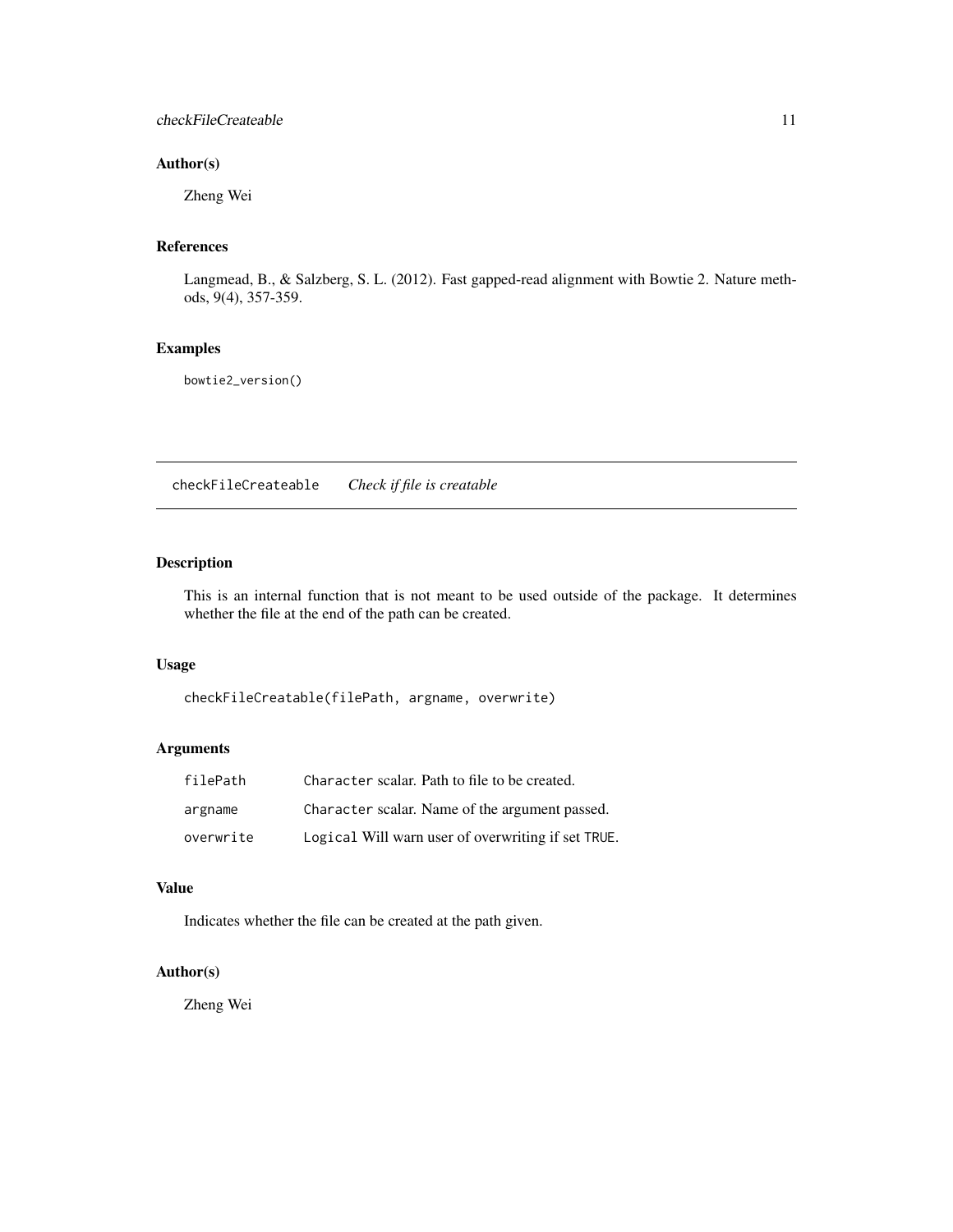<span id="page-11-0"></span>checkFileExist *Check if file exists*

#### Description

This is an internal function that is not meant to be used outside of the package. It determines whether a specific file exists at the end of the path given to the function.

#### Usage

checkFileExist(filePath, argname)

#### Arguments

| filePath | Character scalar. Path to file of interest.    |
|----------|------------------------------------------------|
| argname  | Character scalar. Name of the argument passed. |

#### Value

Stops the function if the file does not exist.

#### Author(s)

Zheng Wei

checkIndexType *Determine bowtie2 index type*

#### Description

This is an internal function that is not meant to be used outside of the package. It determines whether the given index library comprises of small indexes (.bt2) or large indexes (.bt2l).

#### Usage

```
checkIndexType(filePath)
```
#### Arguments

filePath Character scalar. The path where bowtie2 index files are located. Include the basename of the index files at the end of the path (i.e. path\_to\_index\_dir/index\_basename). Do not include the bowtie2 index file extension (.bt2 or .bt2l).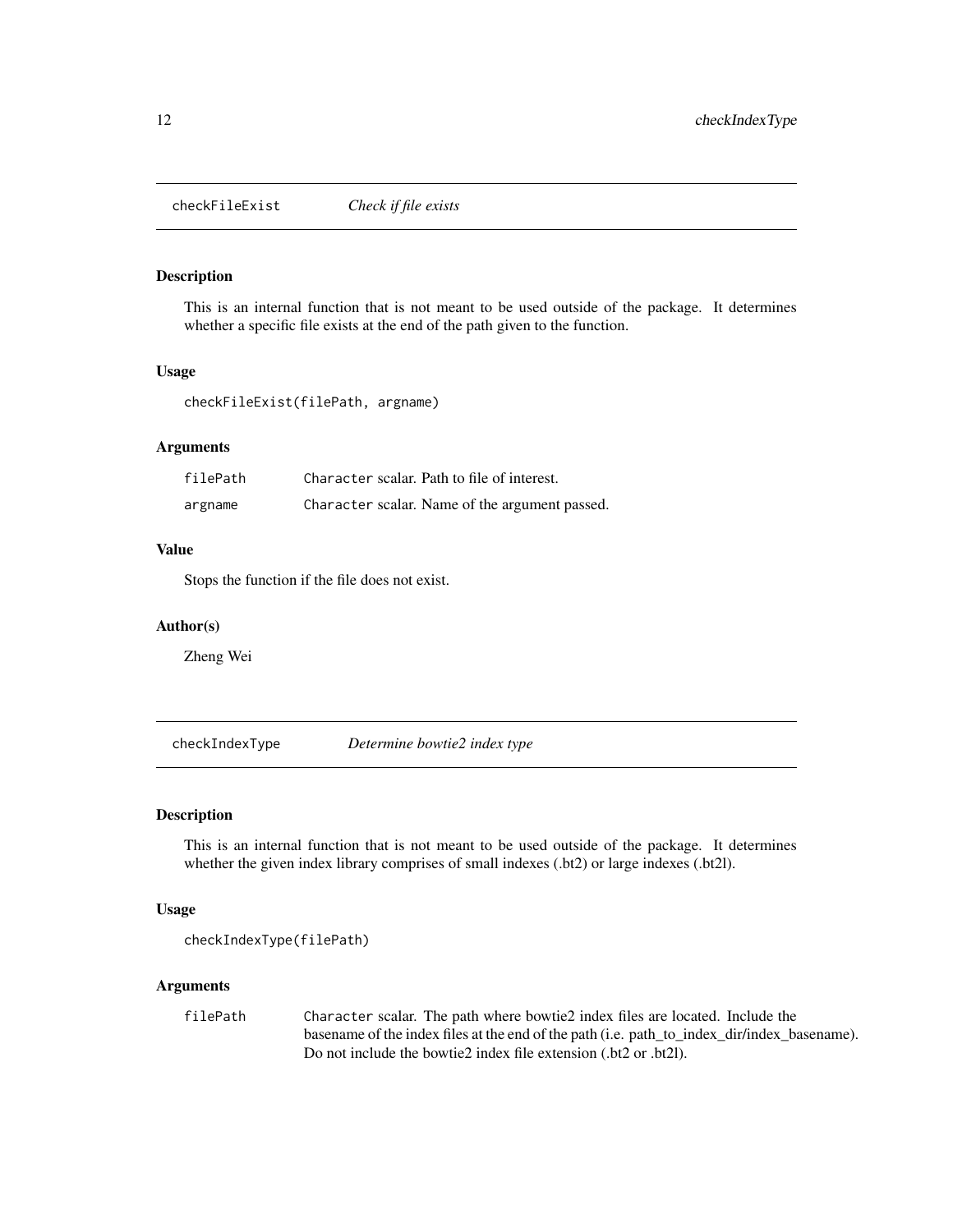#### <span id="page-12-0"></span>checkPathExist 13

#### Details

The function first tries to determine whether path\_to\_index\_dir/index\_basename.1.bt2 exists and if it doesn't exist then it tries to determine whether path\_to\_index\_dir/index\_basename.1.bt2l exists. If neither of those files exist then there is an issue with the index files that must be addressed.

#### Value

Character scalar. Returns either "SMALL" if the .bt2 file is found, "LARGE" if the .bt2l file is found, or "ERROR" if neither the .bt2 nor .bt2l file is found.

checkPathExist *Check if path exists*

#### Description

This is an internal function that is not meant to be used outside of the package. It determines whether the path passed to the function exists.

#### Usage

checkPathExist(filePath, argname)

#### Arguments

| filePath | Character scalar. Path of interest. |                                                |
|----------|-------------------------------------|------------------------------------------------|
| argname  |                                     | Character scalar. Name of the argument passed. |

#### Value

Stops the function if the path does not exist.

#### Author(s)

Zheng Wei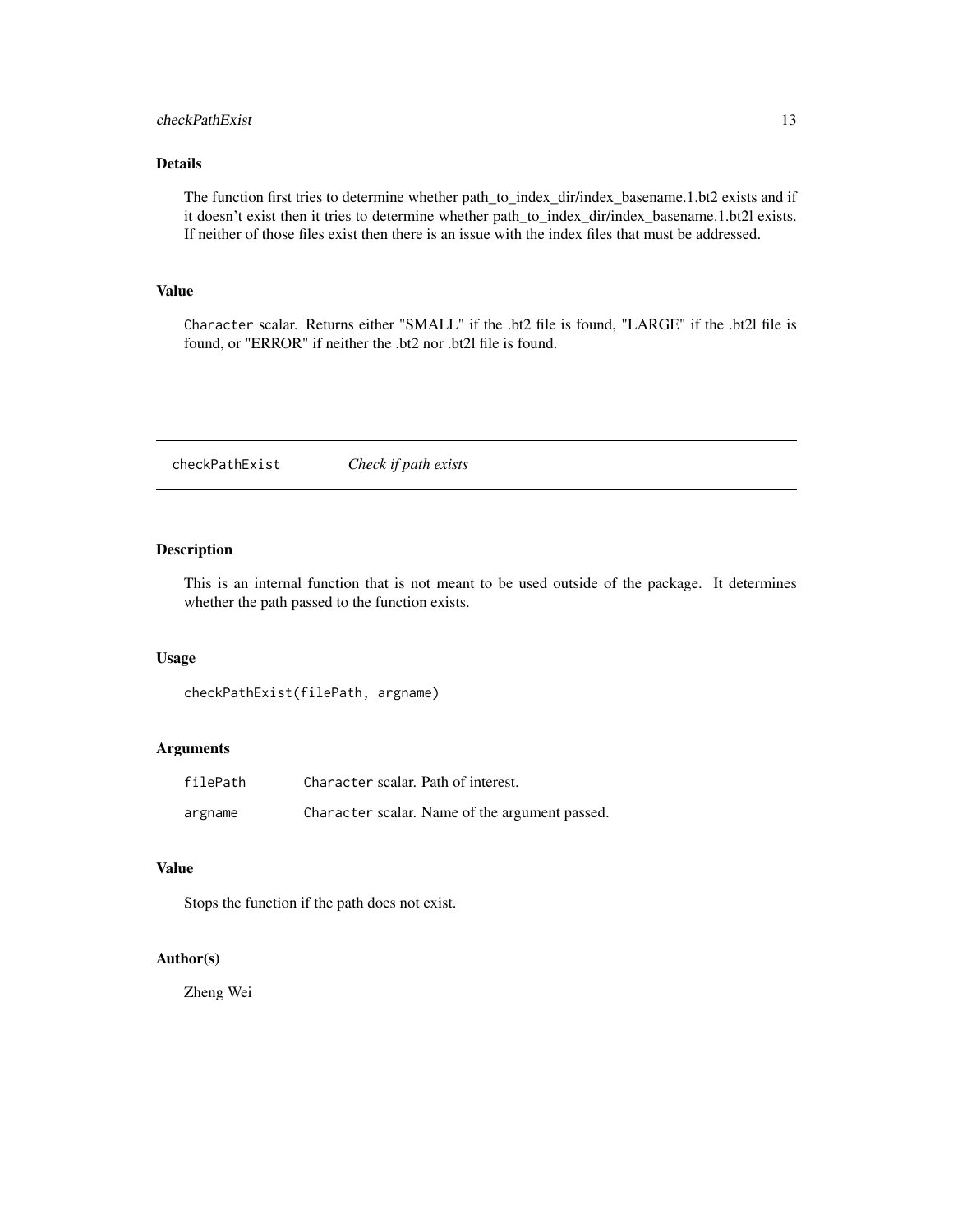<span id="page-13-0"></span>checkSamtoolsExists *Check if samtools exists on the system*

#### Description

This is an internal function that is not meant to be used outside of the package. It checks whether samtools exists on the system.

#### Usage

```
checkSamtoolsExists()
```
#### Value

Returns TRUE if samtools exists on the system, else FALSE

identify\_adapters *identify adapters for paired-end reads*

#### Description

This function can be use to call wrapped AdapterRemoval binary for adapters identifying.

#### Usage

```
identify_adapters(file1, file2, ..., basename = NULL, overwrite = FALSE)
```
#### Arguments

| file1               | Character vector. It can be file paths with $#1$ mates paired with file paths in<br>file 2 And it can also be interleaved file paths when argument interleaved=TRUE                                  |  |
|---------------------|------------------------------------------------------------------------------------------------------------------------------------------------------------------------------------------------------|--|
| file2               | Character vector. It contains file paths with #2 mates paired with file paths in<br>file1. For interleaved paired-end sequencing files (argument interleaved=TRUE), it<br>must to be setted to NULL. |  |
| $\cdot \cdot \cdot$ | Additional arguments to be passed on to the binaries. See below for details.                                                                                                                         |  |
| basename            | Character. The outputfile path prefix. Default: your_output                                                                                                                                          |  |
| overwrite           | Logical. Force overwriting of existing files if setting TRUE.                                                                                                                                        |  |

#### Details

All additional arguments in ... are interpreted as additional parameters to be passed on to identify\_adapters. All of them should be Character or Numeric scalar. You can put all aditional arguments in one Character(e.g. "–threads 8") with white space splited just like command line, or put them in different Character(e.g. "–threads","8"). Note that some arguments("–identify-adapters", "–file1","–file2","–basename") to the identify\_adapters are invalid if they are already handled as explicit function arguments. See the output of adapterremoval\_usage() for details about available parameters.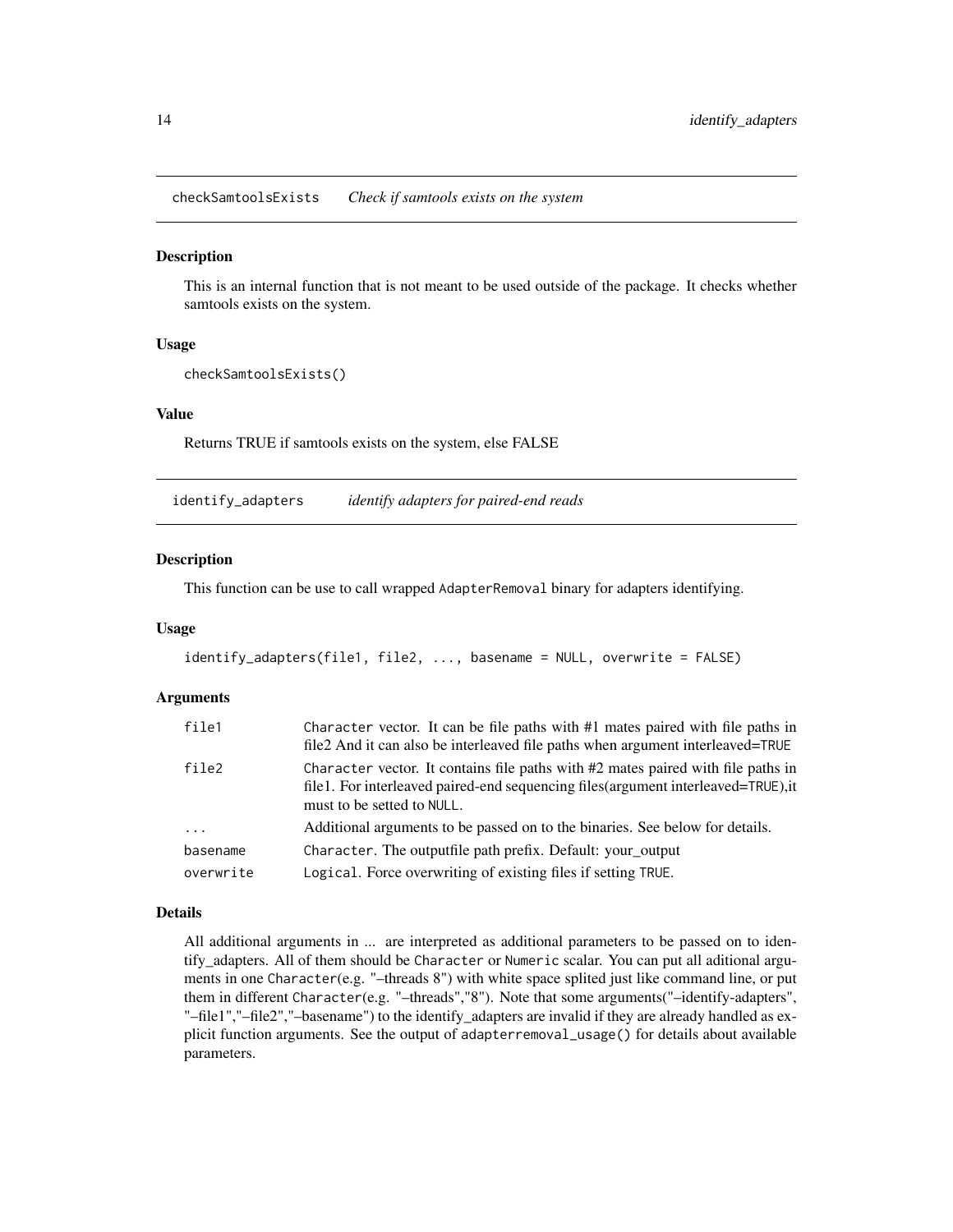#### <span id="page-14-0"></span>remove\_adapters 15

#### Value

An invisible Character vector of adapters for each mate.

#### Author(s)

Zheng Wei

#### References

Schubert, Lindgreen, and Orlando (2016). AdapterRemoval v2: rapid adapter trimming, identification, and read merging. BMC Research Notes, 12;9(1):88.

#### Examples

```
td <- tempdir()
reads_1 <- system.file(package="Rbowtie2", "extdata", "adrm", "reads_1.fq")
reads_2 <- system.file(package="Rbowtie2", "extdata", "adrm", "reads_2.fq")
adapters <- identify_adapters(file1=reads_1,file2=reads_2,
basename = file.path(td,"reads")
,"--threads 2",overwrite=TRUE)
adapters
```

| remove_adapters | Interface to bowtie2 of adapterremoval-2.2.1a |
|-----------------|-----------------------------------------------|
|                 |                                               |

#### Description

This function can be use to call wrapped AdapterRemoval binary.

#### Usage

```
remove_adapters(
 file1,
  ...,
 adapter1 = NULL,output1 = NULL,file2 = NULL,
 adapters2 = NULL,output2 = NULL,basename = NULL,interleaved = FALSE,
 overwrite = FALSE
)
```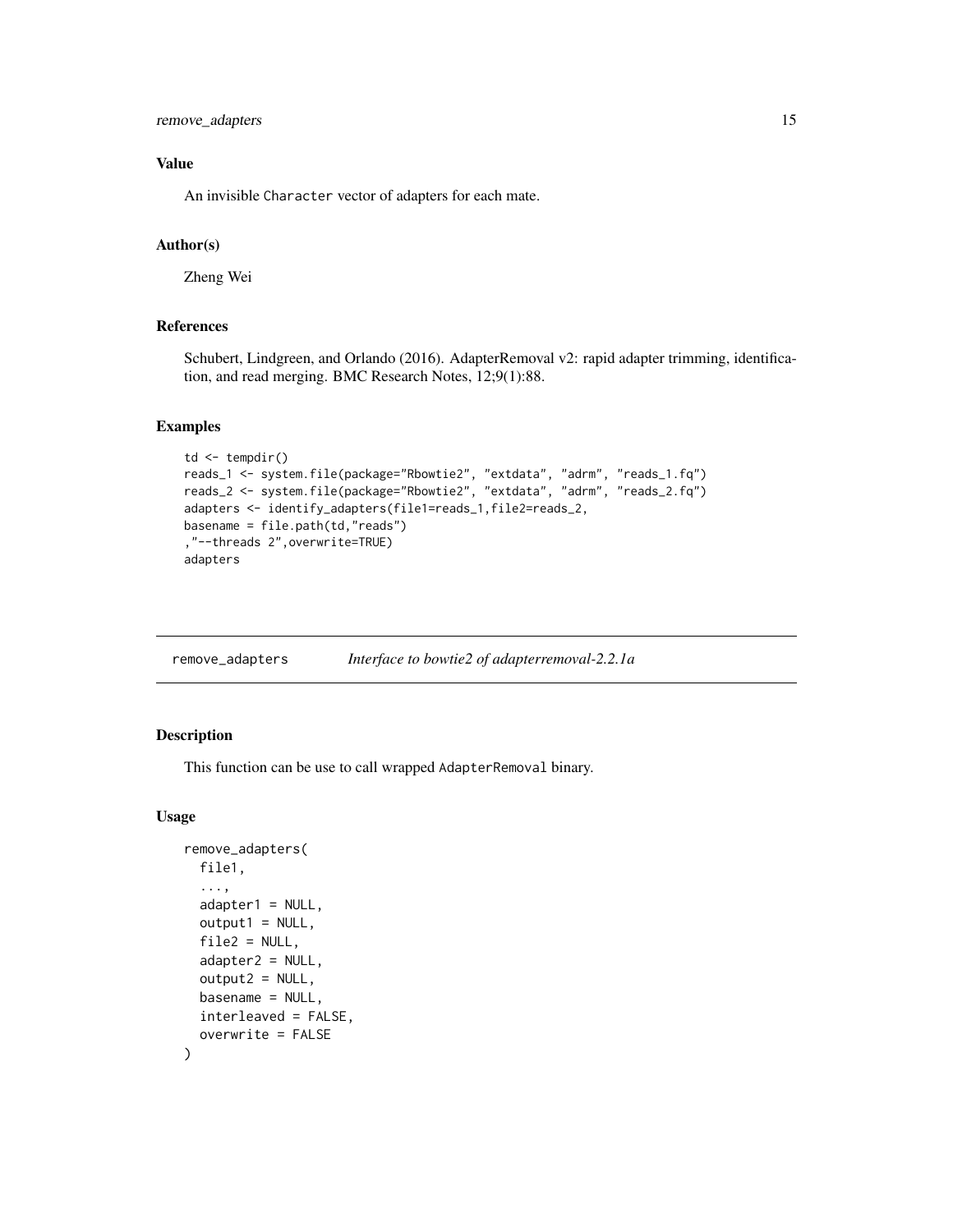#### **Arguments**

| file1       | Character vector. For single-end sequencing, it contains sequence file paths.<br>For paired-end sequencing, it can be file paths with #1 mates paired with file<br>paths in file2 And it can also be interleaved file paths when argument inter-<br>leaved=TRUE |
|-------------|-----------------------------------------------------------------------------------------------------------------------------------------------------------------------------------------------------------------------------------------------------------------|
| $\cdots$    | Additional arguments to be passed on to the binaries. See below for details.                                                                                                                                                                                    |
| adapter1    | Character. It is an adapter sequence for file1. Default: AGATCGGAAGAG-<br>CACACGTCTGAACTCCAGTCACNNNNNNATCTCGTATGCCGTCTTCTGCTTG                                                                                                                                  |
| output1     | Character. The trimmed mate1 reads output file path for file1. Defualt: base-<br>name.pair1.truncated (paired-end), basename.truncated (single-end), or base-<br>name.paired.truncated (interleaved)                                                            |
| file2       | Character vector. It contains file paths with $#2$ mates paired with file paths<br>in file1. For single-end sequencing files and interleaved paired-end sequencing<br>files(argument interleaved=TRUE), it must be NULL.                                        |
| adapter2    | Character. It is an adapter sequence for file2. Defualt: AGATCGGAAGAGCGTCGT-<br>GTAGGGAAAGAGTGTAGATCTCGGTGGTCGCCGTATCATT                                                                                                                                        |
| output2     | Character. The trimmed mate2 reads output file path for file2. Default: BASE-<br>NAME.pair2.truncated (only used in PE mode, but not if -interleaved-output is<br>enabled)                                                                                      |
| basename    | Character. The outputfile path prefix. Default: your_output                                                                                                                                                                                                     |
| interleaved | Logical. Set TRUE when files are interleaved paired-end sequencing data.                                                                                                                                                                                        |
| overwrite   | Logical. Force overwriting of existing files if setting TRUE.                                                                                                                                                                                                   |

#### Details

All additional arguments in ... are interpreted as additional parameters to be passed on to remove\_adapters. All of them should be Character or Numeric scalar. You can put all aditional arguments in one Character(e.g. "–threads 8") with white space splited just like command line, or put them in different Character(e.g. "–threads","8"). Note that some arguments( "–file1","–file2","– adapter1","–adapter2","–output1","–output2", "–basename","–interleaved") to the identify\_adapters are invalid if they are already handled as explicit function arguments. See the output of adapterremoval\_usage() for details about available parameters.

#### Value

An invisible Integer of call status. The value is 0 when there is not any mistake. Otherwise the value is non-zero.

#### Author(s)

Zheng Wei

#### References

Schubert, Lindgreen, and Orlando (2016). AdapterRemoval v2: rapid adapter trimming, identification, and read merging. BMC Research Notes, 12;9(1):88.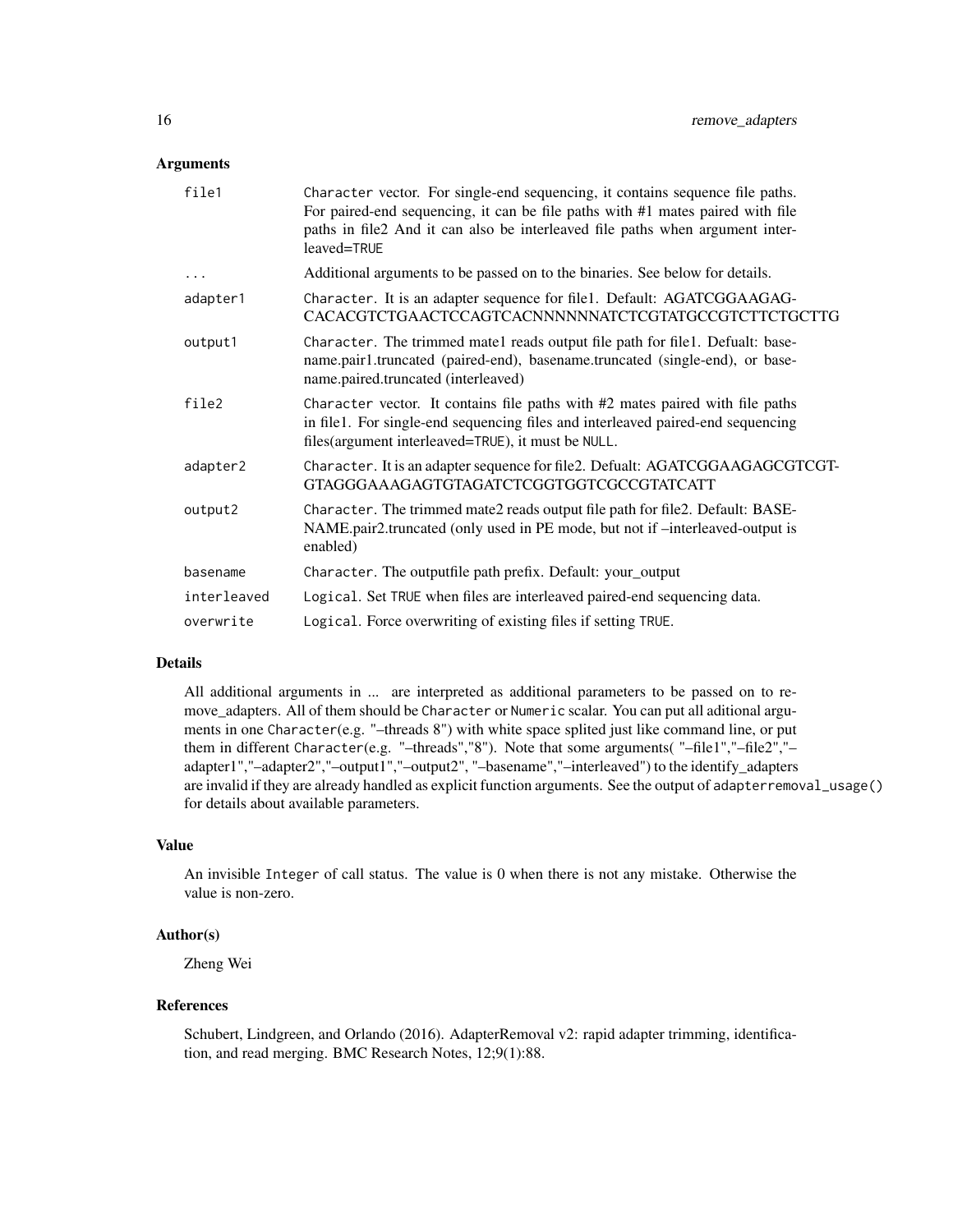#### remove\_adapters 17

#### Examples

td <- tempdir()

```
# Identify adapters
reads_1 <- system.file(package="Rbowtie2", "extdata", "adrm", "reads_1.fq")
reads_2 <- system.file(package="Rbowtie2", "extdata", "adrm", "reads_2.fq")
adapters <- identify_adapters(file1=reads_1,file2=reads_2,
basename=file.path(td,"reads"), "--threads 3",overwrite=TRUE)
```

```
# Remove adapters
cmdout<-remove_adapters(file1=reads_1,file2=reads_2,adapter1 = adapters[1],
adapter2 = adapters[2],
output1=file.path(td,"reads_1.trimmed.fq"),
output2=file.path(td,"reads_2.trimmed.fq"),
basename=file.path(td,"reads.base"),overwrite=TRUE,"--threads 3");cmdout
```